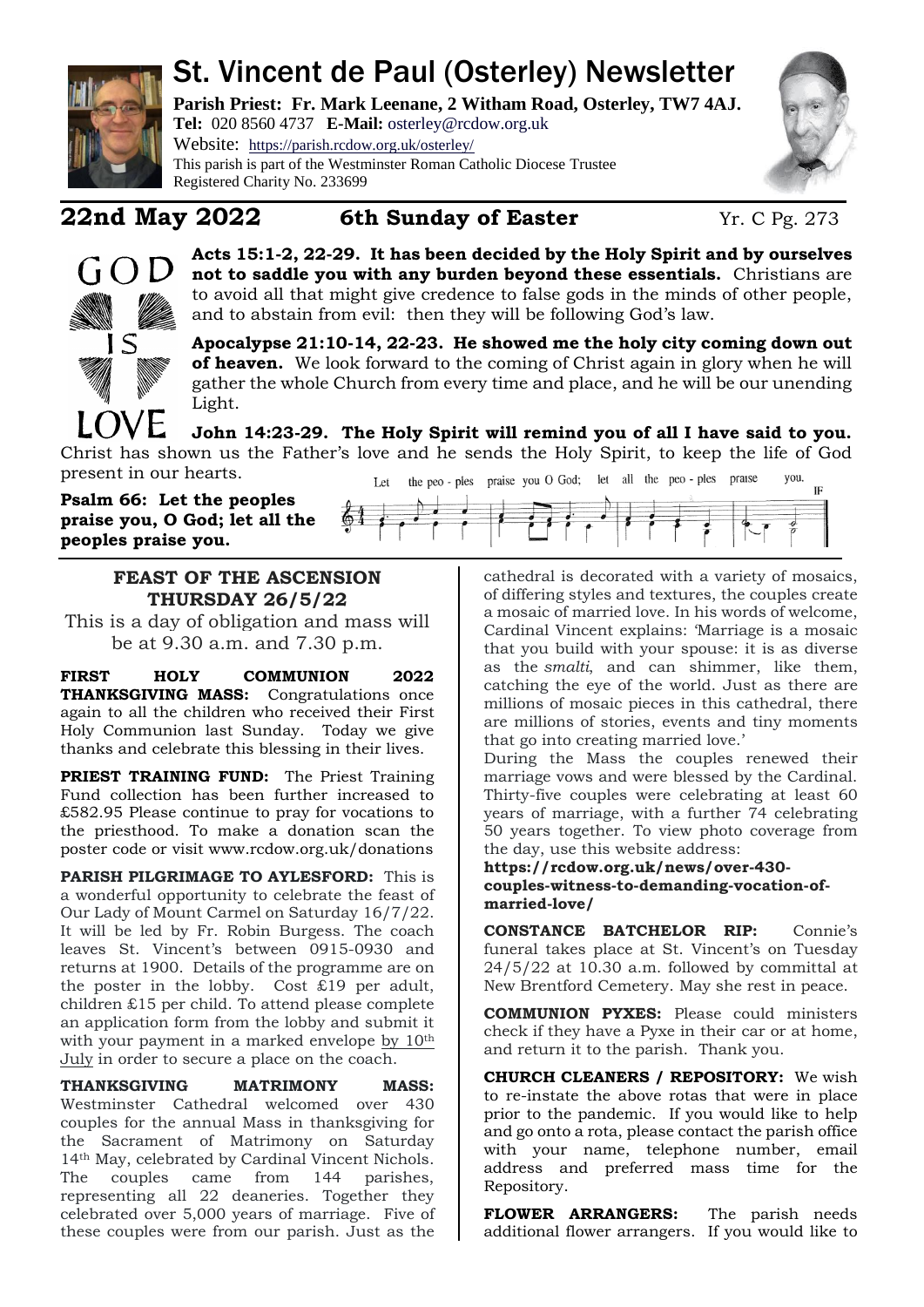join the current team, please contact the parish office. Training and instructions will be provided.

**CONGRATULATIONS** to Ana Da Cunha & Dalbir Sandhu who are to be married in our parish next weekend.

**LAUDATO SI' WEEK 2022**: To be held May 22- 29, marks the 7th anniversary of Pope Francis' landmark encyclical on creation care. This global celebration will unite Catholics to listen and respond together to the cry of creation, rejoice in the progress we have made in bringing Laudato Si' to life, and intensify our efforts through the dynamic Laudato Si' Action Platform, walking the "Synodal" path.

[https://westminsterjusticeandpeace.org/parish](https://westminsterjusticeandpeace.org/parish-contacts/)[contacts/](https://westminsterjusticeandpeace.org/parish-contacts/)

**COVID PRECAUTIONS:** Face masks are no longer compulsory in Church. Please continue to sanitise your hands as you come into church and use tissues to catch any coughs or sneezes.

| Service Times & Intentions 22-29 May 2022               |              |                                                                                                          |
|---------------------------------------------------------|--------------|----------------------------------------------------------------------------------------------------------|
| <b>SUNDAY</b><br>22 MAY                                 | 0900         | Luis Montes Medina RIP RD                                                                                |
|                                                         | 1130         | <b>Thanksgiving First Communicants</b><br>John & Ellen Teresa Hurley RIP<br>40th Anniv (from Skibbereen) |
|                                                         | 1800         | Rev. Cyril Pereira RIP                                                                                   |
| Mon 23                                                  | 0930         | <b>Bob Gurd RIP Anniv</b>                                                                                |
| Tues 24                                                 | 1030<br>1930 | Funeral: Connie Batchelor RIP<br>People of the Parish                                                    |
| Wed 25                                                  | 0930         | Joan Bray RIP RD                                                                                         |
| <b>Thu 26</b>                                           | 0930<br>1930 | Tom Cassin RIP<br>People of the Parish                                                                   |
| Fri 27                                                  | 0930         | Clef & Berry Pereira RIP                                                                                 |
| Saturday 28                                             | 0930         | Thanksgiving Maryvonne, Antonia<br>& Linnet                                                              |
|                                                         | 10-10.30     | Confession                                                                                               |
|                                                         | 1100         | Benediction                                                                                              |
| <b>SUNDAY</b><br><b>29 MAY</b>                          | 0900         | Zenaida Timbol RIP                                                                                       |
|                                                         | 1130         | Michael O'Shea RIP RD<br>Baptisms: Velasquez / Carvalho                                                  |
|                                                         | 1800         | Geraldine Leahy RIP                                                                                      |
| Rosary: 7 p.m. before the Tuesday weekday evening mass. |              |                                                                                                          |
| Offertory: Thank you for your offerings last Sunday.    |              |                                                                                                          |
| <b>Contactless</b>                                      |              | 318.59                                                                                                   |
| Loose Plate                                             |              | 169.25                                                                                                   |
| <b>Planned Giving Envs</b>                              |              | 270.00                                                                                                   |
| <b>Standing Orders</b>                                  |              | 1497.00                                                                                                  |
| <b>Total</b>                                            |              | 2254.84<br><b>MACC DEAHECTC</b>                                                                          |

#### **MASS REQUESTS**

Mass intentions can be requested via e-mail, by ringing the parish office, or using a donation and gift aid envelope from the lobby. Leave a message and telephone number if necessary. Offerings for masses can be made by cheque or cash deposited in the lobby drop safe in a marked envelope, or by BACS transfer (see details below). The minimum Diocesan recommendation is £10. Masses are confirmed upon receipt of the stipend.

#### **PARISH ONLINE BANK DETAILS**

**Bank:** HSBC **Account Name:** WRCDT Osterley **Account No:** 41095889 **Sort Code:** 40 05 20

#### Please reference e.g. Mass / Baptism etc. + Date **PARISH OFFICE**

**PARISH SECRETARY:** Mrs. L. Faria

**PLANNED GIVING CO-ORDINATOR BOOKKEEPER:** 

Mr. Steve McEvoy. E-mail: [osterleybk@rcdow.org.uk](mailto:osterleybk@rcdow.org.uk)  Tel. 07932 783647

**Planned Giving Boxes:** If you have a query, or would like to plan your giving for the first time using envelopes or a standing order, please contact the Parish Bookkeeper using the contact details provided above.

**300 Club:** Application forms available in the lobby. Enquiries to the Parish Office.

#### **ADMIN**

**PARISH WEBSITE ADDRESS FOR THE ONLINE NEWSLETTER**: <https://parish.rcdow.org.uk/osterley/>

**PARISH REGISTRATION:** Please take a Welcome Pack from the lobby. Completed Registration and Planned Giving forms can be posted through the door of the Parish house or dropped into the lobby safe. Please inform the office if your details change. Thank you.

**MARRIAGES**: 6 months' notice required. Please ring the office to arrange an initial discussion with Fr. Mark.

**BAPTISM:** For parishioners registered and attending at St. Vincent's, please complete a form (available in the lobby or online) and submit to the Parish Office. You will then be contacted to arrange a baptism date and attend a course when these resume.

## **CONTACTS**

**SAFEGUARDING REPRESENTATIVE**: Mrs. A. Trigger. Email: osterleysg@safeguardrcdow.org.uk **WEST MIDDX HOSPITAL RC CHAPLAIN:**  Tel. 020 8321 5447.

**ST VINCENT DE PAUL SOCIETY:** For assistance to the house-bound and those in need. T. 07765 026377 **---------------------------------------------------------------------**

**FIRST COMMUNION & RECONCILIATION**: Enquiries: [osterleyfhc1@rcdow.org.uk](mailto:osterleyfhc1@rcdow.org.uk)  \*Please note it is fhc1 using a digit/number 1 (one)

**CONFIRMATION 2022**: Friday 10/6/2 at 7.30 p.m. ----------------------------------------------------------------------

**CERTIFICATE OF CATHOLIC PRACTICE (CCP):**  This is only applicable for parents who wish to send their children to a catholic (or Church of England) primary or secondary school. The Diocese requires that families attend regularly (this means attending Mass every Sunday) for at least two years before a priest is able to sign the Certificate of Catholic Practice. To assist the parish in signing CCP forms, the parish operates a Mass attendance Card system.

**MASS ATTENDANCE CARD:** Stickers for pupils in school Year 5 and under and Year 9 (for Year 12). Stickers will be given after Mass, before you leave. Stickers are not issued in August. It will be your responsibility to look after the card and bring it every week.

#### **If you require a mass attendance card or if you have a query about a CCP certificate, email**

**[osterleyccp1@rcdow.org.uk](mailto:osterleyccp1@rcdow.org.uk)** \*NB ccp1 using a digit/number 1 (one) **Include your child's full name**, passport sized photo and School Year in September 2021.

Once requested by email, cards and stickers can be collected in the lobby of the church after mass.

CCP Contact Tel. 07542441846 and leave a message if necessary.

#### **TEA & COFFEE AFTER SUNDAY MORNING MASSES. ALL WELCOME.**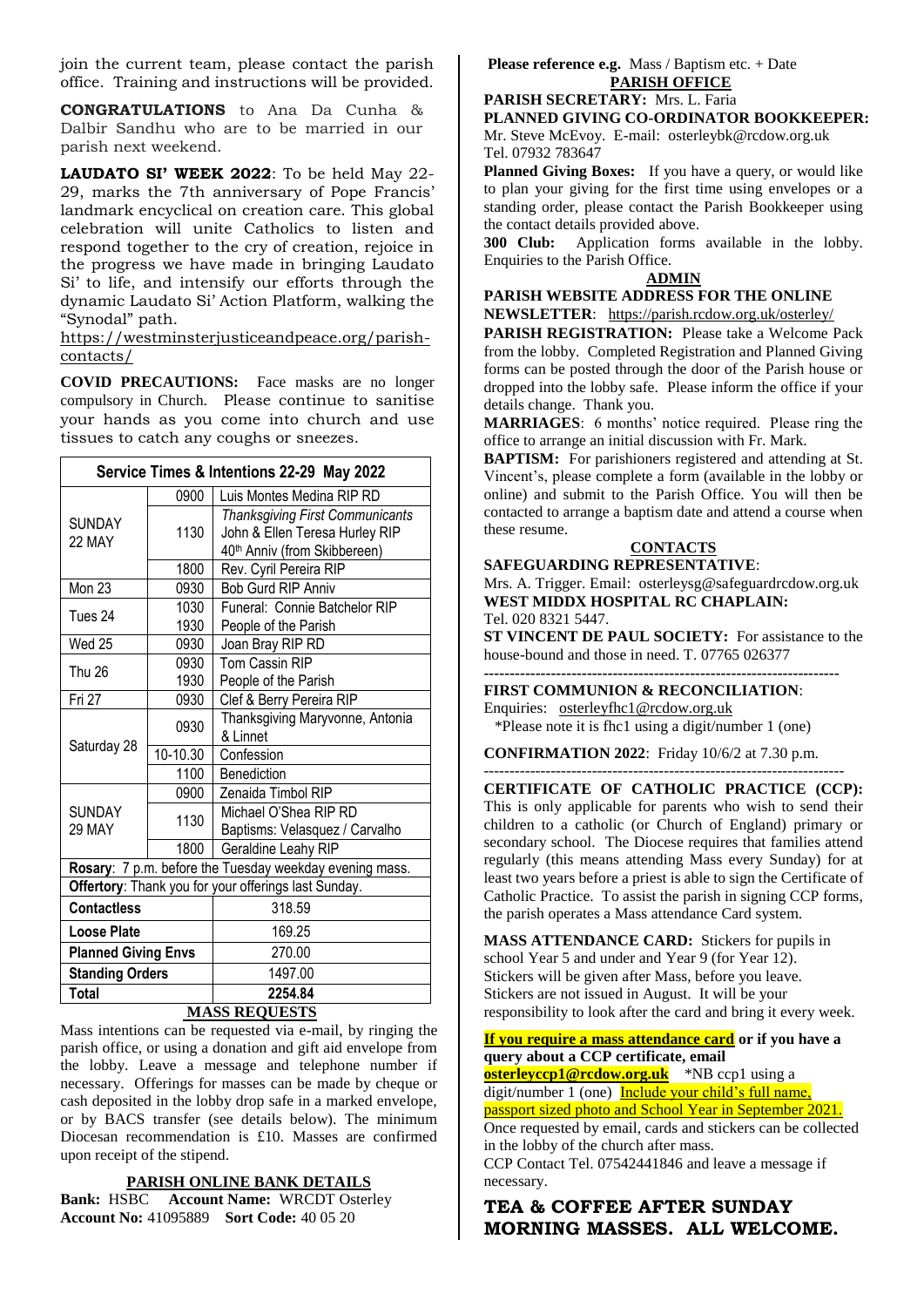## **RETURNING TO MASS AT PENTECOST**

An invitation from the Bishops of England and Wales *This is the bread come down from heaven (John 6:58)*

A beautiful hallmark of the Catholic faith is the profound desire to participate in the Holy Mass and share in the Eucharist. We do so with deep gratitude and joy. The Eucharist gives the Church her identity: 'The Eucharist makes the Church, and the Church makes the Eucharist.' It enables us to worship Almighty God, to support each other on our journey of faith, and to be a visible sign of faith in the world. This hallmark is supported and strengthened by the precept that our fundamental Christian duty is to worship God by participating in the celebration of Mass. Attending Mass on Sundays and Holy Days is the greatest of all privileges, sometimes referred to as 'the Sunday Obligation.'

Since the beginning of the Covid pandemic, until the present time, we have shared with you our judgment that the situation of the last two years has meant that the Sunday Obligation has been impeded and has needed to be fulfilled in other ways. We thank God that this situation has now changed. The pressing challenges of the pandemic have lessened significantly. Most people have resumed the wide range of normal activities, no longer restricted by the previous Covid measures. We therefore believe that the reasons which have prevented Catholics from attending Mass on Sundays and Holy Days of Obligation no longer apply.

We understand there will still be some members of our congregations who, for reasons of health, do not feel safe enough to return to Mass. It has always been the understanding of the Church that when the freedom of any Catholic to attend Mass in person is impeded for a serious reason, because of situations such as ill health, care for the sick or legitimate fear, this is not a breach of the Sunday Obligation.

Our Catholic people and parishes have benefitted during these difficult times from the online streaming of Mass and other services. 'Virtual viewing' of Mass online does not fulfil the Sunday Obligation. It may, however, be a source of continual spiritual comfort to those who cannot attend Mass in person, for example those who are elderly and sick, for whom the obligation does not apply. In this context, we recognise gratefully the ministry of those who administer Holy Communion to the elderly, sick and housebound.

We are grateful to our clergy, religious and lay faithful who have served our parishes, schools and communities with dedication and distinction throughout this pandemic. Now we look forward with renewed faith and confidence.

In the Holy Sacrifice of the Mass, the Lord's Supper, the Lord Jesus entrusted to us the precious gift of Himself. With humility, we glory in being a Eucharistic people for whom attendance at Mass is essential. Looking forward to the forthcoming feast of Pentecost, we now invite all Catholics who have not yet done so to return to attending Mass in person.

As the Church needs the witness of the presence of each person, so too each believer needs to journey in faith and worship with their fellow disciples. Nourished by our encounter with the Risen Lord Jesus, fed with His Word and His Body and Blood in Holy Communion, and supported by the presence of each other, we receive strength week by week, to serve the Lord and glorify Him with our lives.

*Approved by the Plenary Assembly of the Bishops' Conference, Friday 6th May 2022.*